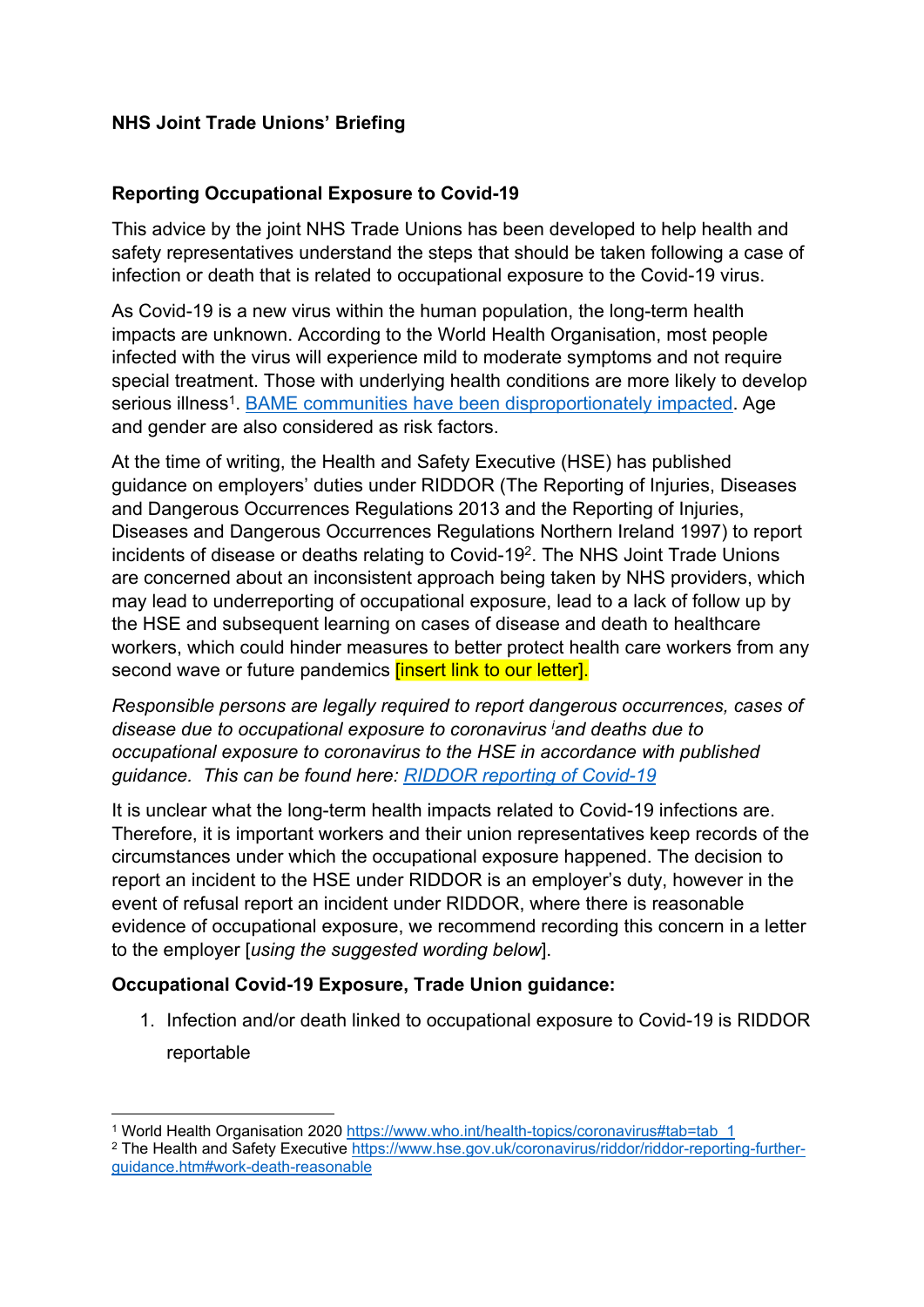- 2. Health and safety reps should encourage all healthcare workers to report incidents which put them at risk of occupational exposure using the employer's incident system, including as much detail as possible
- 3. Employers must support all healthcare workers to report incidents that fall under the HSE's definition

The HSE describes an incident as a:

- **near miss**: an event not causing harm, but has the potential to cause injury or ill health (in this guidance, the term near miss will include dangerous occurrences)
- **undesired circumstance**: a set of conditions or circumstances that have the potential to cause injury or ill health, e.g. untrained health care worker handling heavy patients
- 4. Relevant factors to the incident could include:
	- $\circ$  issues with safe systems of work or risk assessments (including a lack of an individual risk assessment for vulnerable or at risk staff)
	- $\circ$  issues with the provision, use or quality of PPE
	- $\circ$  lack of fit testing for FFP3/P2 masks
	- o lack of training in infection control procedures e.g. safe donning and doffing of PPE
	- o lack of social distancing measures in rest rooms and changing facilities
	- o lack of enforcement of safety measures
	- $\circ$  individual risk factors based on protected characteristics<sup>3</sup>
- 5. Black and minority ethnic (BAME) health care workers are disproportionately affected by Covid-19<sup>4</sup> may be more reluctant to raise concerns. Organisations should actively support BAME health care workers to raise concerns
- 6. Local Trade Unions should work together to share information on risks and hazards highlighted before the exposure took place
- 7. Exposure incidents should be reported to the relevant trade union

<sup>3</sup> NHS Employers https://www.nhsemployers.org/covid19/health-safety-and-wellbeing/riskassessments-for-staff

<sup>&</sup>lt;sup>4</sup> NHS England https://www.england.nhs.uk/coronavirus/workforce/addressing-impact-of-covid-19-onbame-staff-in-the-nhs/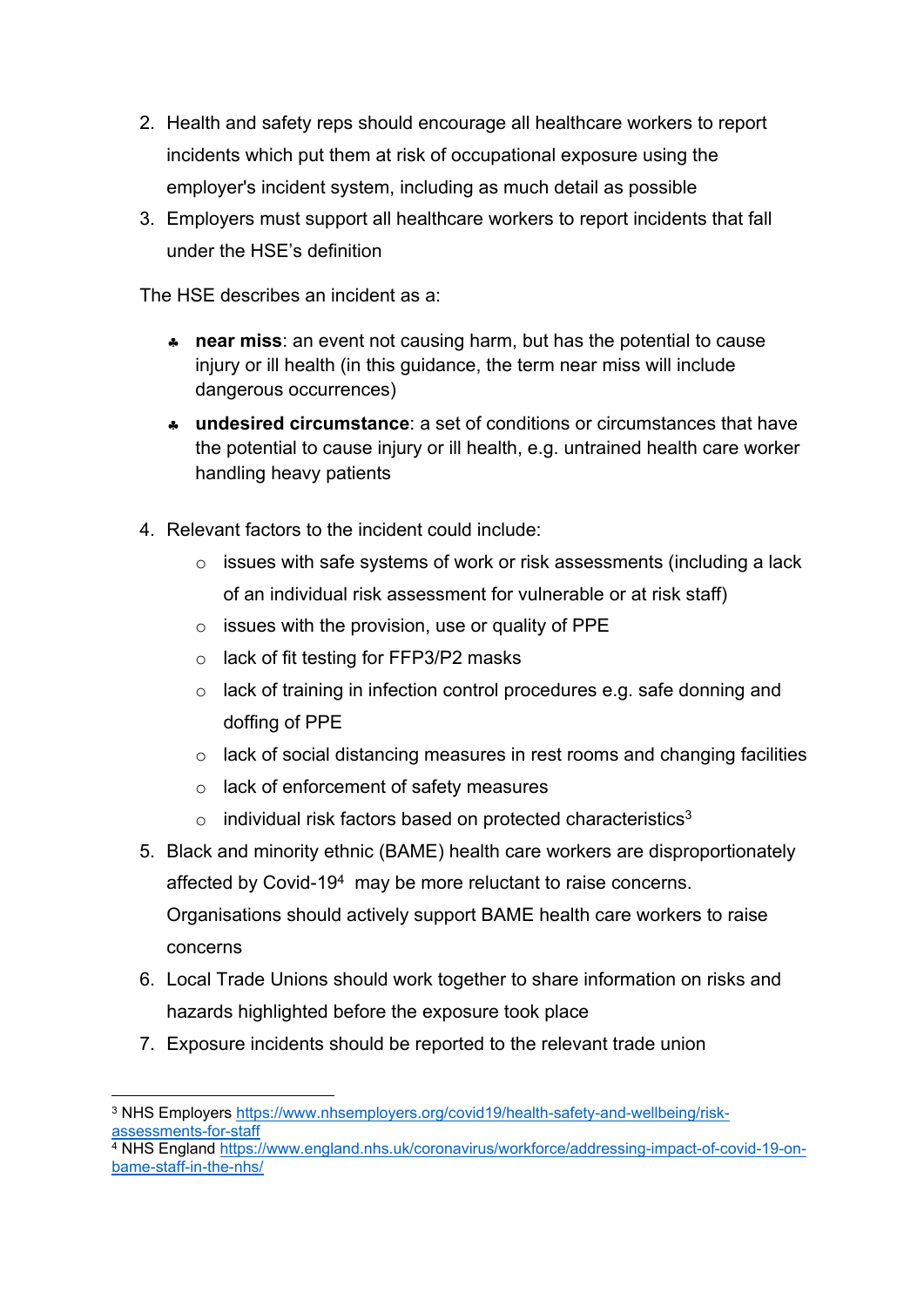- 8. Records should be kept, in line with relevant legal and data protection requirements
- 9. Reporting RIDDOR is an employer's duty over which Trade Unions have limited influence. However, if an employer refuses to report under RIDDOR, carefully document your concerns, including how this infringement may have been to the detriment of the safety of your member/s
- 10. Use the suggested wording in the letter below to record the objection as a first step in raising this issue with your employer. Where appropriate, seek advice from your union's full time officer
- 11.Local trade unions should consider all other options, and the benefits or otherwise of reporting a matter to the HSE. In doing so you may wish to take into consideration how and when the HSE investigates a concern https://www.hse.gov.uk/enforce/when-how-investigate.htm

*Suggested text for a letter to an employer which refuses to report under RIDDOR*

## **Re: Occupational Exposure to Covid-19**

Dear health and safety lead

We are writing to note our concern with the decision taken by [employer] to not report an incident of occupational exposure to Covid-19 to the Health and Safety Executive under the Reporting of Injuries, Diseases and Dangerous Occurrences Regulations 2013 or the Reporting of Injuries, Diseases and Dangerous Occurrences Regulations Northern Ireland 1997 (RIDDOR).

We understand [our member] has reported the exposure to you using the incident reporting system and has provided reasonable evidence that this was an occupational incident or related to a series of occupational exposures.

Therefore, we respectfully request that you review this decision, and retain a copy of this letter within the incident recording system for future reference.

Your sincerely

[Trade Union/s]

<sup>i</sup> RIDDOR Regulation 9 **Exposure to carcinogens, mutagens and biological agents**

**<sup>9.</sup>** Where, in relation to a person at work, the responsible person receives a diagnosis of-